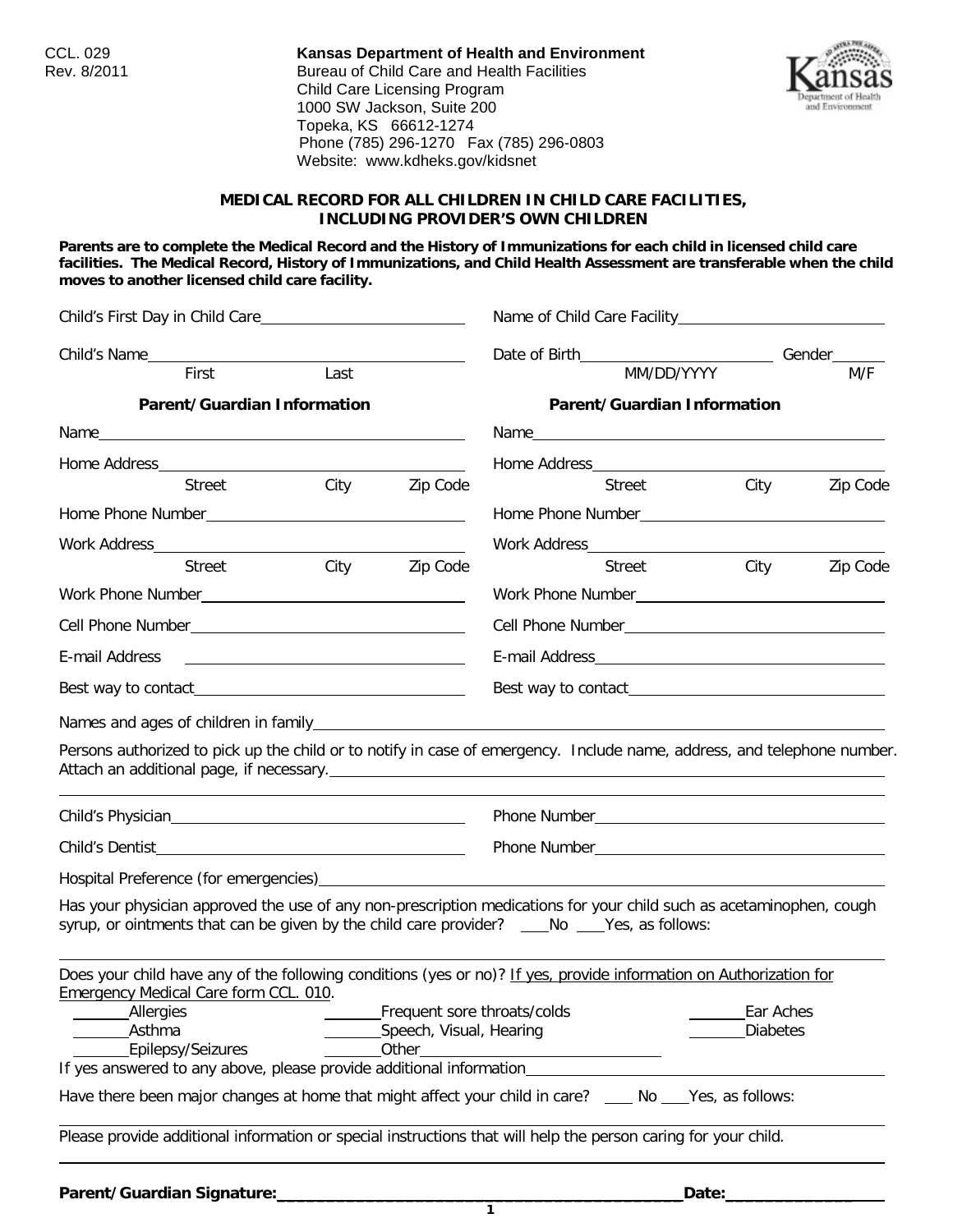## **History of Immunizations**

**Required for all children in child care facilities, including the provider's own children. A Kansas Certificate of Immunizations (KCI) may be substituted for this form and attached to the completed Medical Record.**

| <b>Child's Name:</b> |       | Date of Birth: |            |
|----------------------|-------|----------------|------------|
|                      | First | Last           | MM/DD/YYYY |

#### **Section I. For a recommended schedule of immunizations, refer to the current schedule published by the Advisory Committee on Immunization Practices (ACIP).**

| Vaccine                                                              | Record the Month. Day and Year that each Dose of Vaccine was Received |                 |                 |                                                           |                 |                 |  |
|----------------------------------------------------------------------|-----------------------------------------------------------------------|-----------------|-----------------|-----------------------------------------------------------|-----------------|-----------------|--|
|                                                                      | 1 <sup>st</sup>                                                       | 2 <sup>nd</sup> | 3 <sup>rd</sup> | 4 <sup>th</sup>                                           | 5 <sup>th</sup> | 6 <sup>th</sup> |  |
| DTaP/DT/Td/Tdap (Diphtheria,<br>Tetanus, Pertussis)                  |                                                                       |                 |                 |                                                           |                 |                 |  |
| <b>Polio</b>                                                         |                                                                       |                 |                 |                                                           |                 |                 |  |
| <b>MMR</b> (Measles, Mumps, and Rubella<br>combined)                 |                                                                       |                 |                 |                                                           |                 |                 |  |
| <b>HBV</b> (Hepatitis B Vaccine)                                     |                                                                       |                 |                 |                                                           |                 |                 |  |
| Varicella (Chicken Pox)                                              |                                                                       |                 |                 | Hx of Disease:<br>Date of Illness:<br>Physician Signature |                 |                 |  |
| <b>HIB</b> (Hemophilus Influenzae Type B)                            |                                                                       |                 |                 |                                                           |                 |                 |  |
| <b>PCV7</b> (Pneumococcal Conjugate)                                 |                                                                       |                 |                 |                                                           |                 |                 |  |
| <b>HEP A</b> (Hepatitis A)                                           |                                                                       |                 |                 |                                                           |                 |                 |  |
| <b>Rotavirus</b> **Recommended <8 mo of<br>age; not required         |                                                                       |                 |                 |                                                           |                 |                 |  |
| Influenza(Flu) ** Recommended<br>annually >6 mo of age; not required |                                                                       |                 |                 |                                                           |                 |                 |  |

# **Section II.**

**Complete this section only if your child is exempted from the law requiring immunizations [K.S.A. 65-508(d)].**

| The following two options are the ONLY exemptions allowed by law. Please check either (A) or (B) below and<br>complete as required:                                                                                            |  |  |  |  |  |
|--------------------------------------------------------------------------------------------------------------------------------------------------------------------------------------------------------------------------------|--|--|--|--|--|
| $\Box$ (A) Certification from licensed physician stating that immunization would endanger child's life:<br>Exempt from following immunizations:                                                                                |  |  |  |  |  |
| _____DTP _____Pertussis Only ____Tetanus _____Polio ____MMR ____Rubella Only ____Hep A _____Hep B<br>Hib _____PCV7 _____Other                                                                                                  |  |  |  |  |  |
| Date: the contract of the contract of the contract of the contract of the contract of the contract of the contract of the contract of the contract of the contract of the contract of the contract of the contract of the cont |  |  |  |  |  |
| $\Box$ (B) My child is exempt under the law from immunizations. As the Parent or Legal Guardian, I state<br>that I am an adherent of a religious denomination whose teachings are opposed to immunizations.                    |  |  |  |  |  |

# **Section III.**

| Parent/Guardian Signature: | Date: |
|----------------------------|-------|
|----------------------------|-------|